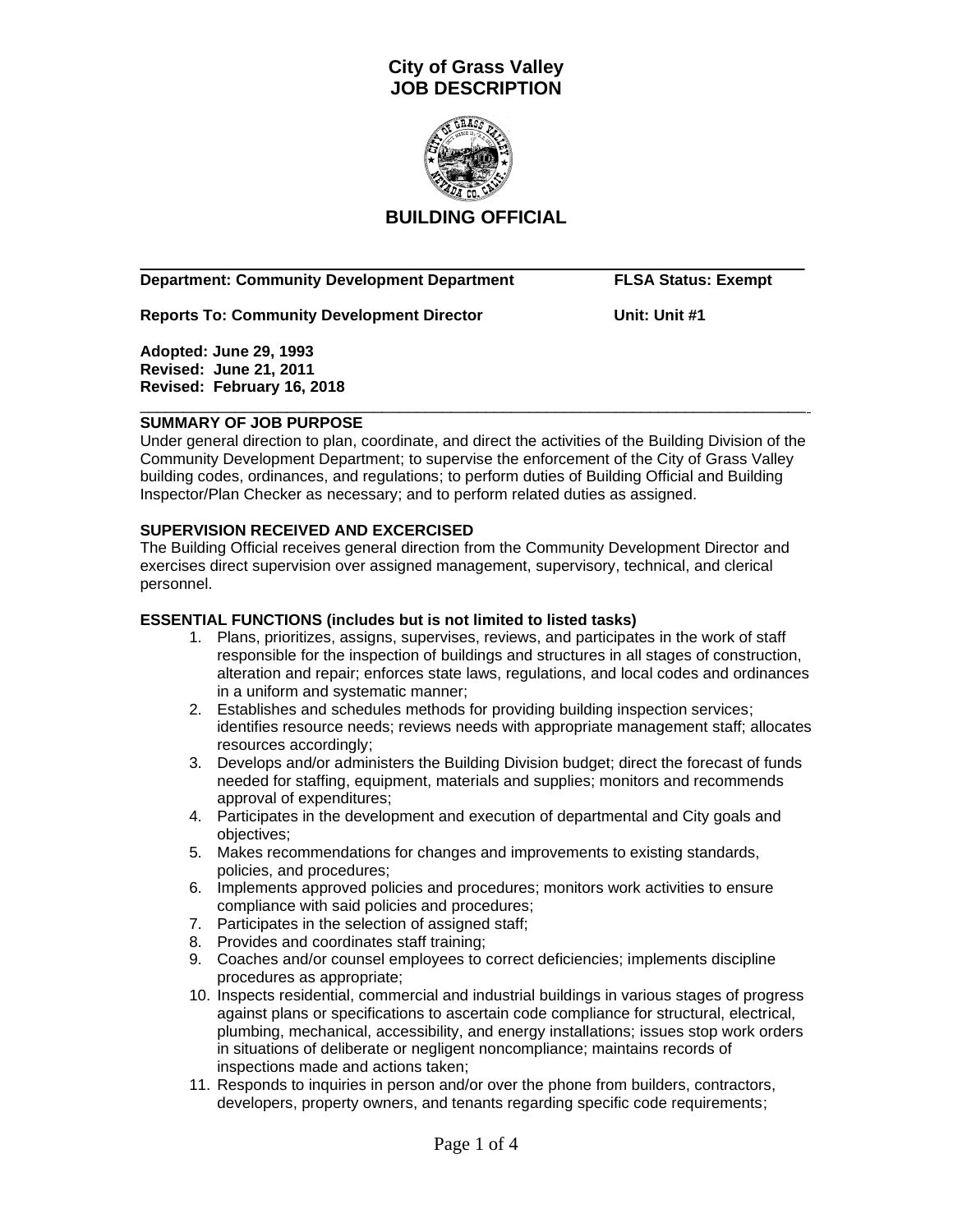

# **BUILDING OFFICIAL**

**\_\_\_\_\_\_\_\_\_\_\_\_\_\_\_\_\_\_\_\_\_\_\_\_\_\_\_\_\_\_\_\_\_\_\_\_\_\_\_\_\_\_\_\_\_\_\_\_\_\_\_\_\_\_\_\_\_\_\_\_\_\_\_\_\_\_\_\_\_\_\_\_\_\_\_\_**

- 12. Supervises and participates in the examination of plans and specifications for completeness and compliance with applicable codes and regulations and/or proper conditions; ensures a comprehensive and efficient plans examination process is conducted;
- 13. Reviews model codes and recommends appropriate changes or modifications for local adoption; prepares code interpretations and assists in formulating Departments policy for the application of code requirements;
- 14. Represents the Building Division to outside groups and organizations; participates in outside community and professional groups and committees; provides technical assistance as necessary;
- 15. Researches and prepares technical and administrative reports and studies; prepare written correspondence as necessary;
- 16. Builds and maintains positive working relationship with co-workers, other City employees and the public using principals of good customer service;
- 17. Attends and participates in professional group meetings; makes presentations to City Council, Planning Commission, etc. as required;
- 18. Serves as staff and provides recommendations to the Board of Appeals;
- 19. Performs related duties as assigned.

## **Knowledge of:**

- 1. Principles and practices of organization, administration, personnel and budget management;
- 2. Pertinent federal, state and local laws, codes, and regulations including the Uniform Building, Plumbing, Mechanical, Electrical and Fire Codes and their administration;
- 3. Administration and enforcement of accessibility laws and codes;
- 4. Principles, practices, and techniques of plan checking and building inspection;
- 5. Principles of structural design, engineering, mathematics and architectural plan review;
- 6. Modern office procedures, methods and computer equipment.

### **Ability to:**

- 1. Coordinate and direct a comprehensive building code administration and enforcement program including plans examination and building inspection services and activities;
- 2. Analyze budget and technical reports, interpret and evaluate staff reports; interpret laws, regulations and codes; observe performance and evaluate staff; observe and problem solve building inspection activities; remember rules, explain and interpret policies;
- 3. Develop and implement Division, Departmental and City policies and procedures;
- 4. Communicate clearly and concisely, orally and in writing;
- 5. Plan, organize, direct, establish and maintain cooperative relations with City staff as well as public and private organizations;
- 6. Supervise, train and evaluate subordinate professional, technical and clerical personnel.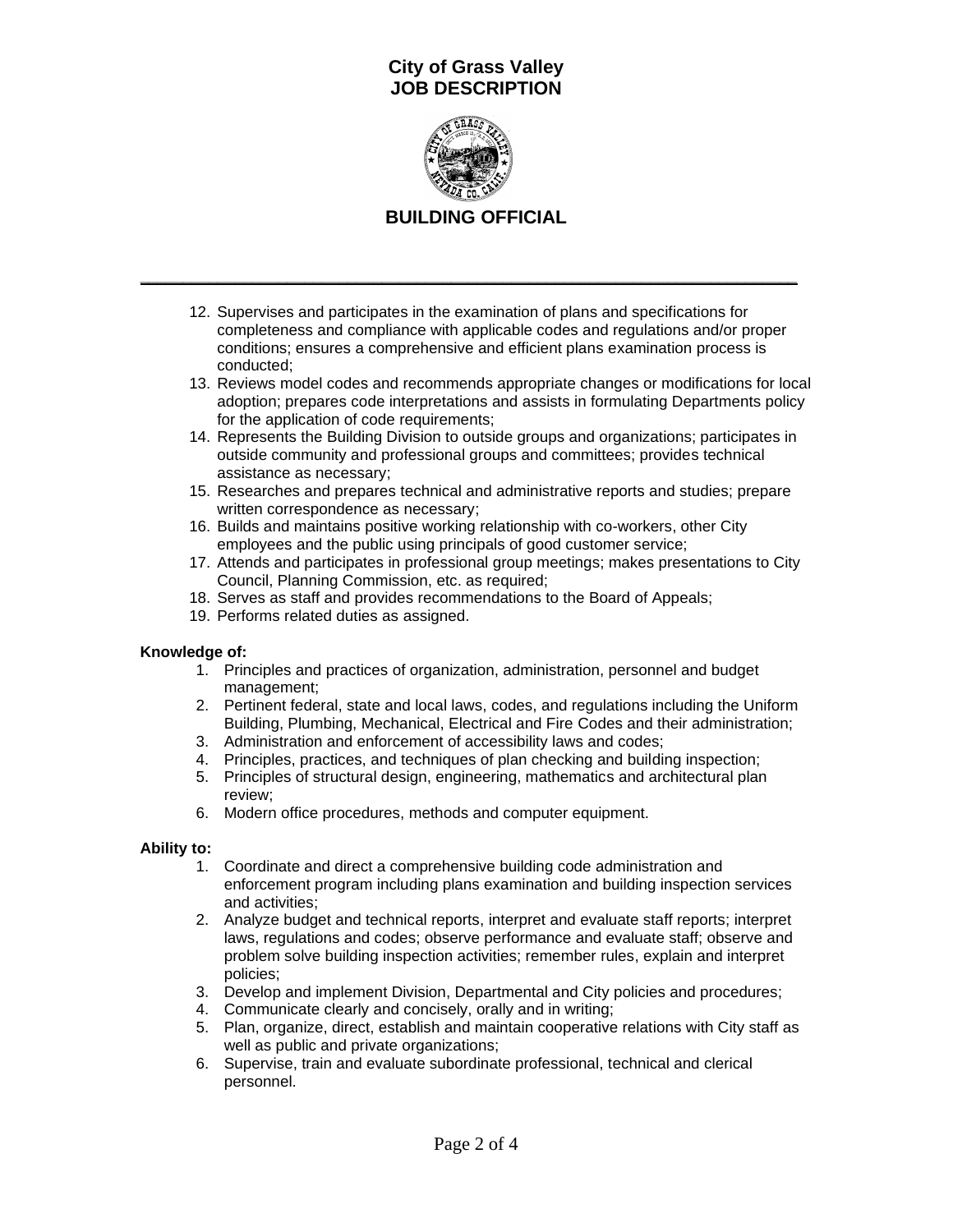

# **BUILDING OFFICIAL**

## **QUALIFICATIONS**

To perform this job successfully, a person must be able to perform each essential duty satisfactorily. The requirements listed below are representative of the knowledge, skill and/or ability required.

\_\_\_\_\_\_\_\_\_\_\_\_\_\_\_\_\_\_\_\_\_\_\_\_\_\_\_\_\_\_\_\_\_\_\_\_\_\_\_\_\_\_\_\_\_\_\_\_\_\_\_\_\_\_\_\_\_\_\_\_\_\_\_\_\_\_\_\_\_\_\_\_\_\_\_

#### **Reasonable accommodations may be made to enable individuals with disabilities to perform the essential functions.**

### **EDUCATION AND EXPERIENCE**

- 1. Equivalent to an Associate's Degree from an accredited college or university with major course work in construction technology, civil engineering, architecture or related field. A Bachelor's Degree is preferred. Possession of "Council of Building Officials" (CABO) certification as a Building Official, or possession of a California general contracting license may be accepted as evidence of required training.
- 2. Five years of increasingly responsible experience in building or structural design, construction, plan check, or inspection, including two years of administrative, management and/or supervisory responsibility.

### **CERTIFICATES, LICENSES, REGISTRATIONS**

- 1. Possession of Certification as a Building Official from the International Conference of Building Officials/International Code Council (ICBO/ICC) preferred, but must obtain certification within six (6) months from the date of employment.
- 2. Possession of Certification as a Plans Examiner from ICBO/ICC.
- 3. Possession of a valid California Driver's License and a satisfactory driving record is a condition of initial and continued employment.
- 4. Possession of Certified Access Specialist (CASp) is desirable.

## **LANGUAGE, MATH AND REASONING**

Ability to read, write and communicate in English at a level required for successful job performance.

Ability to use and understand basic mathematical concepts such as: adding, subtracting, multiplying, dividing, simple fractions and percentages.

Ability to apply common sense understanding to carry out instructions furnished in written, oral or in diagram form; analyzes and resolves problems involving circumstances and/or events using standardized methods or procedures.

### **PHYSICAL DEMANDS**

Must be free from any physical, emotional or mental condition that might adversely affect the ability to perform essential job duties.

Must have a clear field of vision and be capable of distinguishing colors.